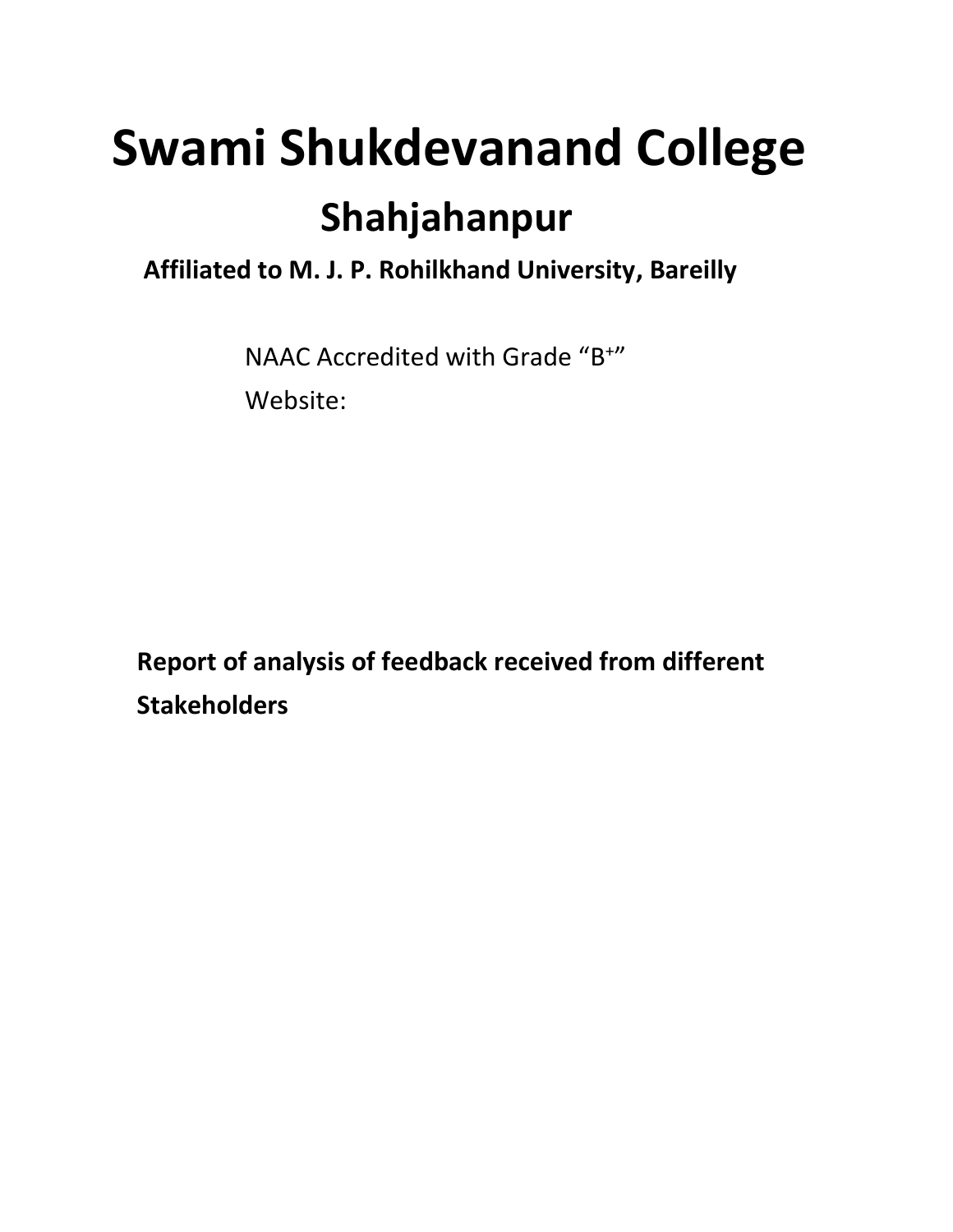## **Swami Shukdevanand College, Shahjahanpur**

 **Feedback Committee Report 2020-21**

**Feedback Type : Online**

**Website Address :** sspgspncollege.com

**Direct Link URL :**

**Screenshot of Online Feedback Panel:**

**Summary of Statistics of Feedback Received:**

| S.N.           | <b>Feedback Category</b>   | <b>Total numbers</b><br>Οf<br><b>Stakeholder</b><br>recorded |  |  |
|----------------|----------------------------|--------------------------------------------------------------|--|--|
|                |                            | feedback                                                     |  |  |
| 1              | <b>Student's Feedback</b>  | 756                                                          |  |  |
| $\overline{2}$ | <b>Teacher's Feedback</b>  | 72                                                           |  |  |
| 3              | <b>Parent's Feedback</b>   | 735                                                          |  |  |
| 4              | <b>Employer's Feedback</b> | 11                                                           |  |  |
| 5              | <b>Alumni's Feedback</b>   | 154                                                          |  |  |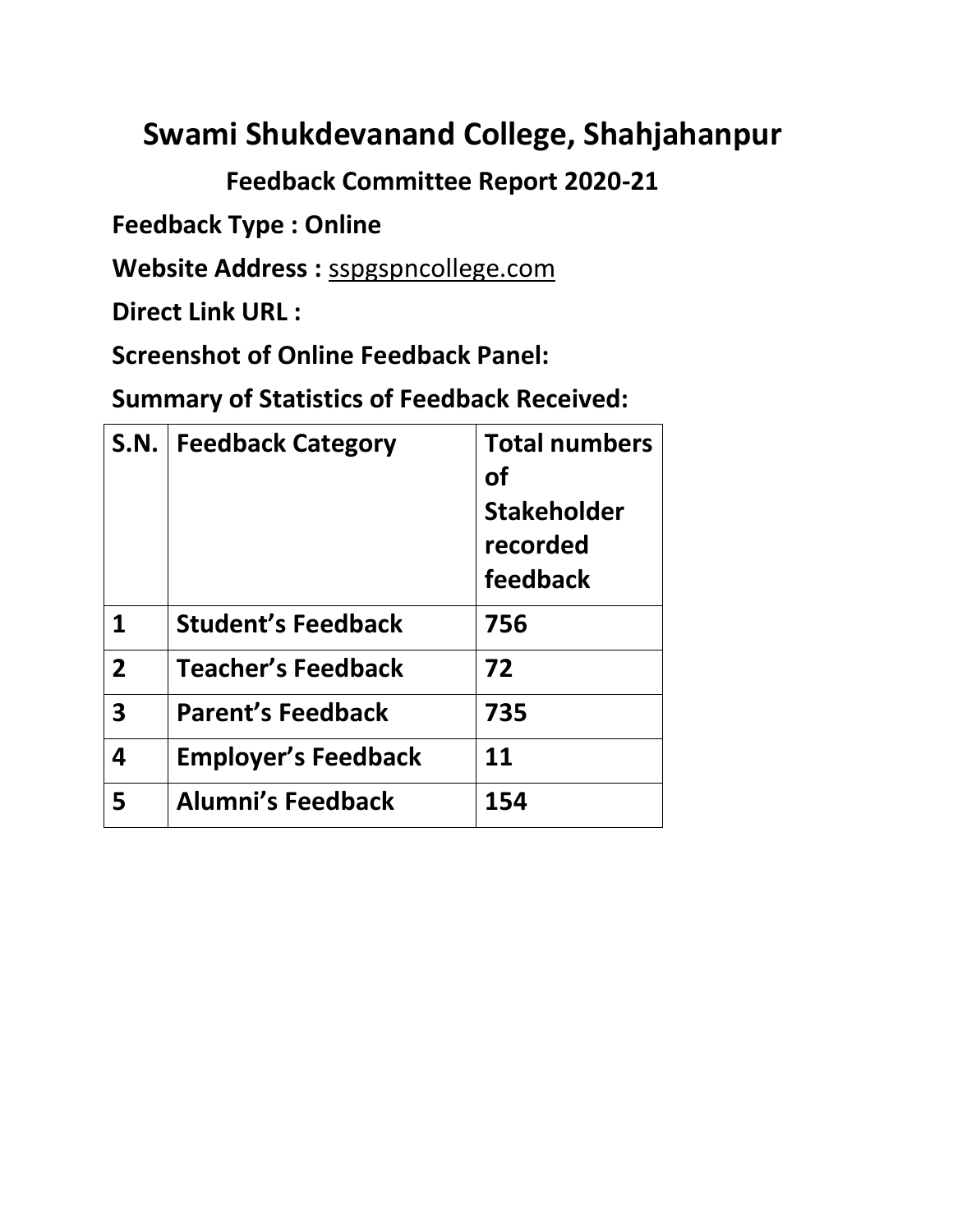# **Swami Shukdevanand College, Shahjahanpur Feedback Committee Report 2020-21**

| Category                                         | : Student's Feedback |
|--------------------------------------------------|----------------------|
| Total number of student's recorded feedback: 756 |                      |
| Total number of questions attempted              | :26                  |
| Feedback Type                                    | : Online             |
|                                                  |                      |

**Screenshot of Online Feedback Submission :**

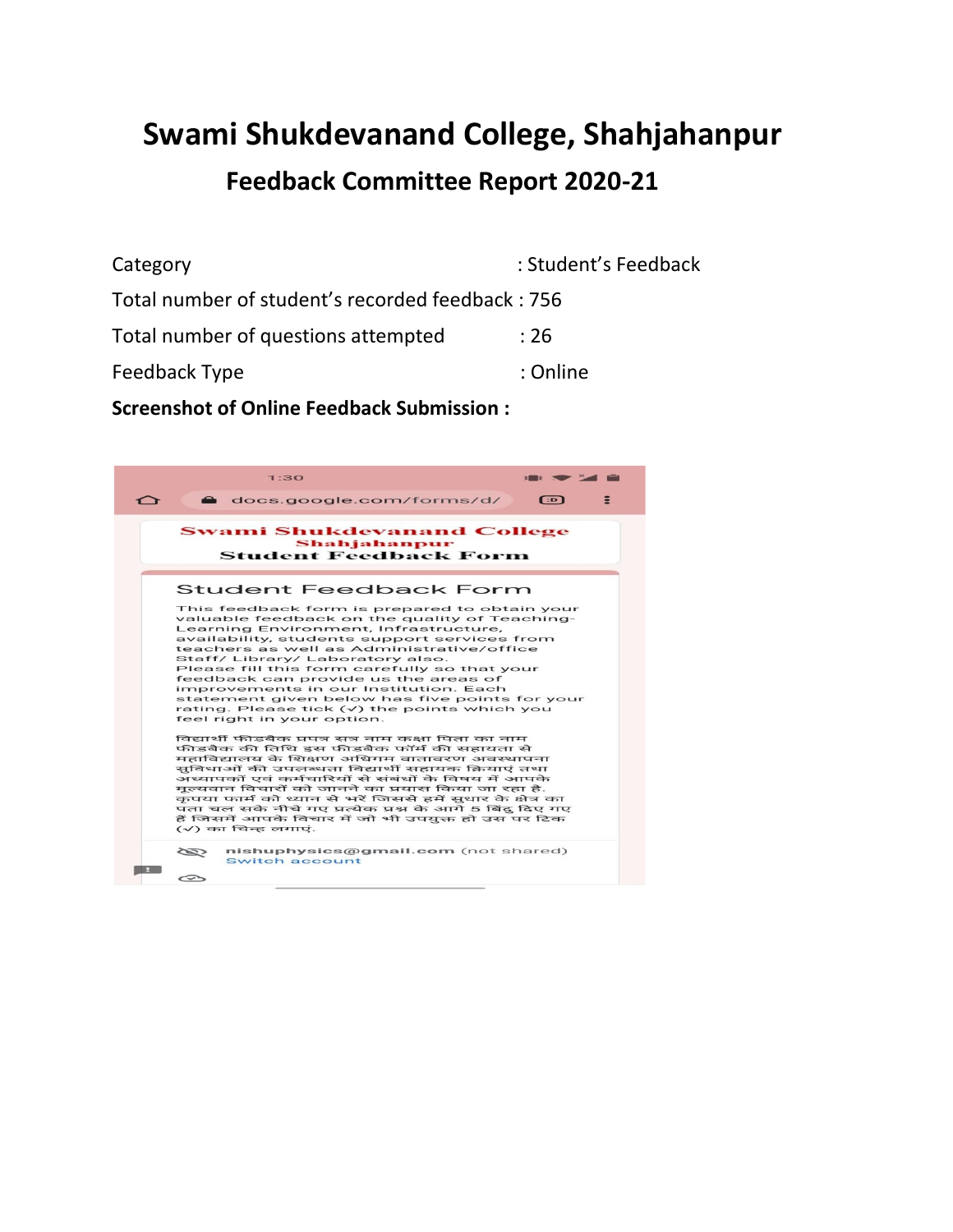## **Tabular Analysis of Student's Feedback Response**

| Q.<br><b>No</b> | <b>Nature of</b><br>Question                                                                                                                                                                                                                                         | Percen<br>tage<br>of<br><b>Strong</b><br>ly<br><b>Agree</b> | Percent<br>age of<br><b>Agree</b> | Percent<br>age of<br><b>Neutral</b> | Percenta<br>ge of<br><b>Disagree</b> | Percent<br>age of<br><b>Strongly</b><br><b>Disagre</b><br>e |
|-----------------|----------------------------------------------------------------------------------------------------------------------------------------------------------------------------------------------------------------------------------------------------------------------|-------------------------------------------------------------|-----------------------------------|-------------------------------------|--------------------------------------|-------------------------------------------------------------|
| $\mathbf{1}$    | The syllabus is<br>timely completed<br>in the<br>classroom.                                                                                                                                                                                                          | 34                                                          | 56                                | 5                                   | 3                                    | $\overline{2}$                                              |
| $\overline{2}$  | Teacher and<br>student may<br>make<br>discussions<br>during teaching.                                                                                                                                                                                                | 39                                                          | 57                                | $\overline{2}$                      | $\mathbf{1}$                         | $\mathbf{1}$                                                |
| 3               | The students get a<br>chance to<br>participate in other<br>activities like<br>workshops,<br>conferences,<br>debates, essay<br>writing, speech<br>and Quiz<br>competitions,<br>group discussions,<br>cultural activities<br>etc. other than<br>classroom<br>teaching. | 43                                                          | 51                                | 3                                   | $\overline{2}$                       | $\mathbf{1}$                                                |
| 4               | The teachers<br>teach and explain<br>properly in the<br>classroom.                                                                                                                                                                                                   | 45                                                          | 50                                | $\overline{2}$                      | $\overline{2}$                       | $\mathbf{1}$                                                |
| 5               | The teachers<br>resolve scholastic<br>and non-<br>scholastic<br>problems of the<br>students in the<br>best possible<br>manner.                                                                                                                                       | 34                                                          | 61                                | $\overline{2}$                      | $\mathbf{1}$                         | $\overline{2}$                                              |
| 6               | Teachers are<br>easily available<br>whenever the<br>students need<br>them.                                                                                                                                                                                           | 37                                                          | 55                                | 6                                   | $\mathbf{1}$                         | $\mathbf{1}$                                                |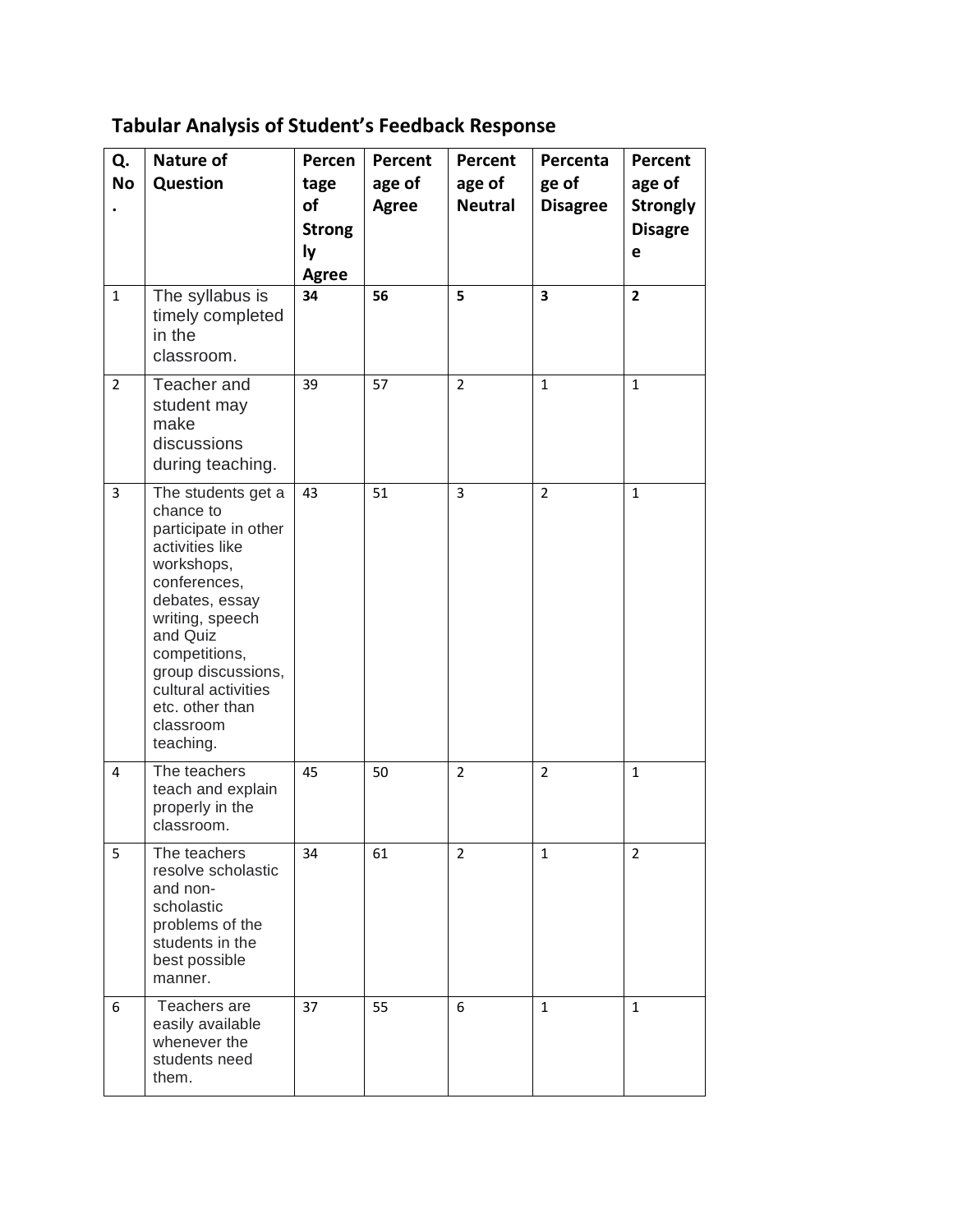| 7  | Teachers and<br>other employees<br>of the college<br>don't discriminate<br>between the<br>students on the<br>basis of caste,<br>religion or gender. | 43 | 51 | 3              | $\mathbf{1}$   | 2              |
|----|-----------------------------------------------------------------------------------------------------------------------------------------------------|----|----|----------------|----------------|----------------|
| 8  | Books related to<br>your syllabus are<br>easily available in<br>the library.                                                                        | 34 | 54 | 6              | 3              | 3              |
| 9  | Magazines and<br>newspapers are<br>also easily<br>available in the<br>library.                                                                      | 31 | 59 | 5              | 3              | $\overline{2}$ |
| 10 | The behavior of<br>the library<br>employee is<br>cooperative with<br>the students.                                                                  | 27 | 59 | $\overline{7}$ | 4              | $\overline{3}$ |
| 11 | The college has a<br>playground and<br>sufficient sports<br>facility for the<br>students.                                                           | 32 | 59 | 6              | $\overline{2}$ | $\mathbf{1}$   |
| 12 | Yoga and gym<br>facility are<br>regularly<br>functional.                                                                                            | 20 | 48 | 14             | 13             | 5              |
| 13 | Regular health<br>check-ups and<br>advice is provided<br>to the students<br>from time to time                                                       | 21 | 49 | 12             | 12             | 6              |
| 14 | Classroom are<br>well-ventilated and<br>well-lit.                                                                                                   | 40 | 56 | $\overline{2}$ | $\mathbf{1}$   | $\mathbf{1}$   |
| 15 | The college has<br>proper facilities for<br>differently abled<br>students.                                                                          | 27 | 54 | 12             | 4              | $\overline{3}$ |
| 16 | Generator facility<br>is available in<br>case of power cut.                                                                                         | 36 | 55 | 5              | $\overline{2}$ | $\overline{2}$ |
| 17 | The college<br>campus is clean,<br>green and<br>pollution free.                                                                                     | 47 | 48 | $\overline{2}$ | $\overline{2}$ | $\mathbf{1}$   |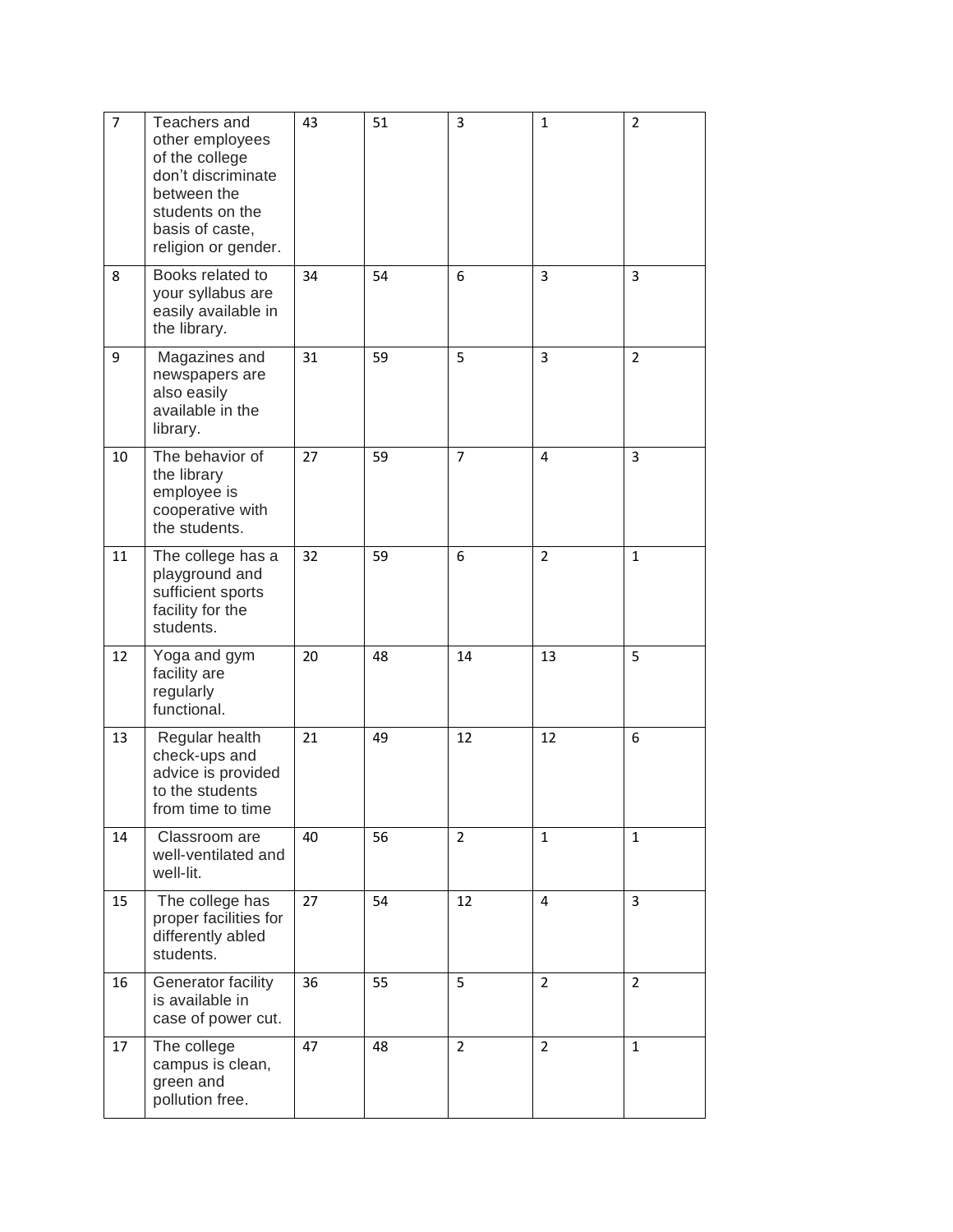| 18 | The college<br>campus has<br>proper drinking<br>water facilities.                                                                               | 43 | 50 | 3  | $\overline{2}$ | 2              |
|----|-------------------------------------------------------------------------------------------------------------------------------------------------|----|----|----|----------------|----------------|
| 19 | The college<br>campus has<br>separate toilets for<br>boys and girls and<br>there is proper<br>sanitation in the<br>toilets.                     | 42 | 51 | 4  | $\overline{2}$ | $\mathbf{1}$   |
| 20 | The college has a<br>satisfactory and<br>safe vehicle stand<br>facility.                                                                        | 41 | 54 | 3  | $\mathbf{1}$   | $\mathbf{1}$   |
| 21 | The atmosphere<br>of the college is<br>disciplined.                                                                                             | 33 | 56 | 7  | 3              | 1              |
| 22 | The scholarships<br>matter gets easily<br>handled by the<br>college office.                                                                     | 28 | 56 | 11 | 3              | $\overline{2}$ |
| 23 | The office<br>employees<br>maintain a good<br>behaviour with the<br>students and all<br>the work is<br>completed in a<br>cooperative<br>manner. | 29 | 62 | 6  | $\overline{2}$ | $\mathbf{1}$   |
| 24 | Laboratories have<br>all the required<br>apparatus and<br>material.                                                                             | 32 | 54 | 8  | 4              | $\overline{2}$ |
| 25 | The behavior of<br>the laboratory<br>assistant and the<br>teachers is<br>cooperative with<br>the students.                                      | 33 | 58 | 6  | $\overline{2}$ | $\mathbf{1}$   |
| 26 | <b>Experiments are</b><br>regularly<br>conducted in the<br>laboratory.                                                                          | 27 | 57 | 10 | 4              | $\overline{2}$ |

**Note- The entries in the table are in percentage and round figure.**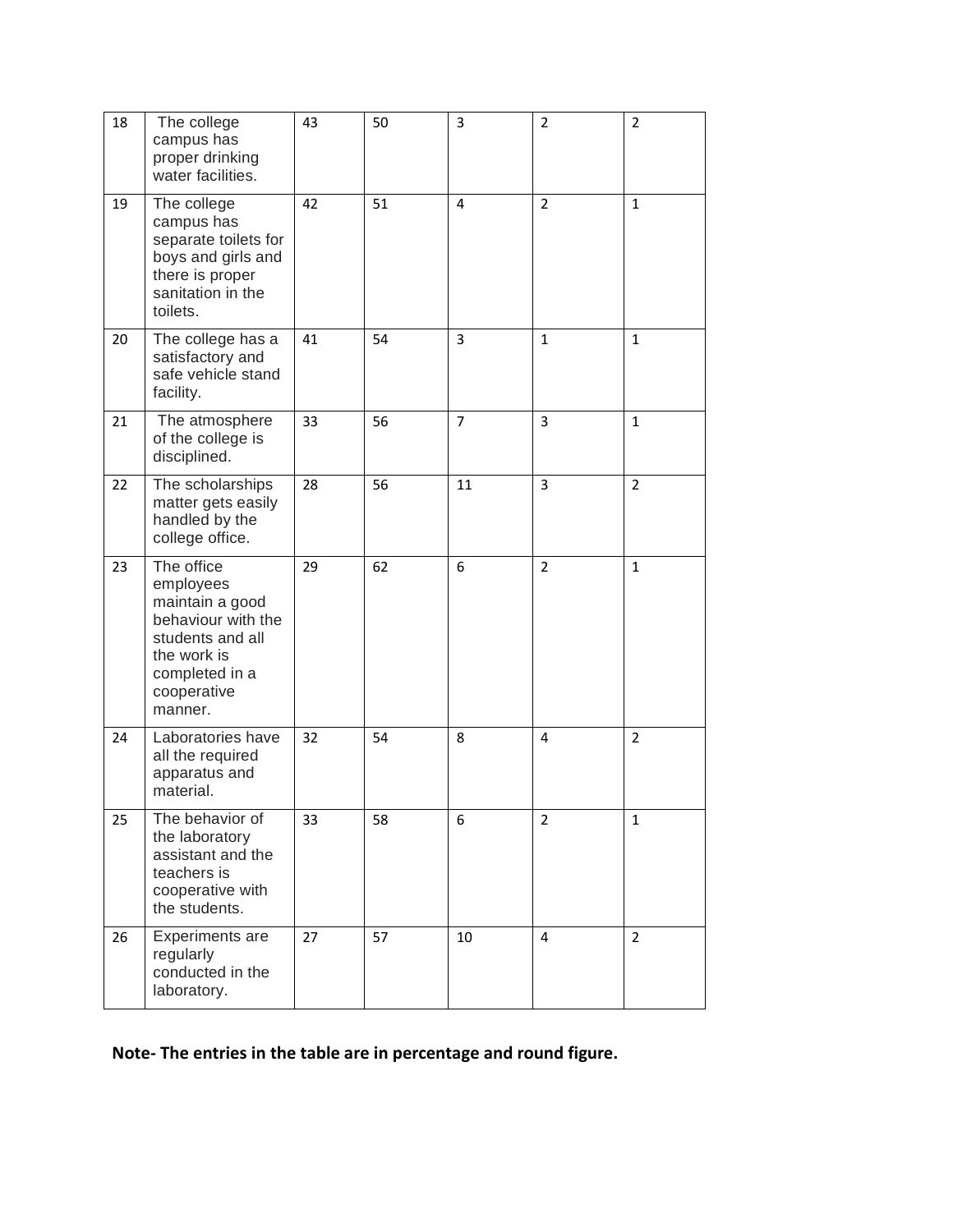| Q. No.         | <b>Strongly</b>         | <b>Disagree</b>         | <b>Neutral</b>          | Agree | Strongly |
|----------------|-------------------------|-------------------------|-------------------------|-------|----------|
|                | <b>Disagree</b>         |                         |                         |       | Agree    |
| $\mathbf{1}$   | $2^{\circ}$             | $\overline{\mathbf{3}}$ | 5                       | 56    | 34       |
| $\overline{2}$ | $\mathbf{1}$            | $\mathbf{1}$            | $\overline{2}$          | 57    | 39       |
| $\overline{3}$ | $\mathbf{1}$            | $\overline{2}$          | 3                       | 51    | 43       |
| 4              | $\mathbf{1}$            | $\overline{2}$          | $\overline{2}$          | 50    | 45       |
| 5              | $\overline{2}$          | $\mathbf 1$             | $\overline{2}$          | 61    | 34       |
| 6              | $\mathbf{1}$            | $\mathbf{1}$            | 6                       | 55    | 37       |
| $\overline{7}$ | $\overline{2}$          | $\mathbf{1}$            | $\overline{3}$          | 51    | 43       |
| 8              | $\overline{\mathbf{3}}$ | 3                       | $\boldsymbol{6}$        | 54    | 34       |
| 9              | $\overline{2}$          | 3                       | 5                       | 59    | 31       |
| 10             | 3                       | $\overline{4}$          | $\overline{7}$          | 59    | 27       |
| 11             | $\mathbf{1}$            | $\overline{2}$          | 6                       | 59    | 32       |
| 12             | 5                       | 13                      | 14                      | 48    | 20       |
| 13             | 6                       | 12                      | 12                      | 49    | 29       |
| 14             | $\mathbf{1}$            | $\mathbf{1}$            | $\overline{2}$          | 56    | 40       |
| 15             | 3                       | $\overline{4}$          | 12                      | 54    | 27       |
| 16             | $\overline{2}$          | $\overline{2}$          | 5                       | 55    | 36       |
| 17             | $\mathbf{1}$            | $\overline{2}$          | $\overline{2}$          | 48    | 47       |
| 18             | $\overline{2}$          | $\overline{2}$          | $\overline{3}$          | 50    | 43       |
| 19             | $\mathbf{1}$            | $\overline{2}$          | $\overline{\mathbf{4}}$ | 51    | 42       |
| 20             | $\mathbf{1}$            | $\mathbf{1}$            | $\overline{\mathbf{3}}$ | 54    | 41       |
| 21             | $\mathbf 1$             | 3                       | $\overline{7}$          | 56    | 33       |
| 22             | $\overline{2}$          | $\overline{\mathbf{3}}$ | 11                      | 56    | 28       |
| 23             | $\mathbf{1}$            | $\overline{2}$          | 6                       | 62    | 29       |
| 24             | $\overline{2}$          | $\overline{4}$          | 8                       | 54    | 32       |
| 25             | $\mathbf{1}$            | $\overline{2}$          | 6                       | 58    | 33       |
| 26             | $\overline{2}$          | $\overline{\mathbf{4}}$ | 10                      | 57    | 27       |

### **Graphical Analysis of Student Feedback Responses :**